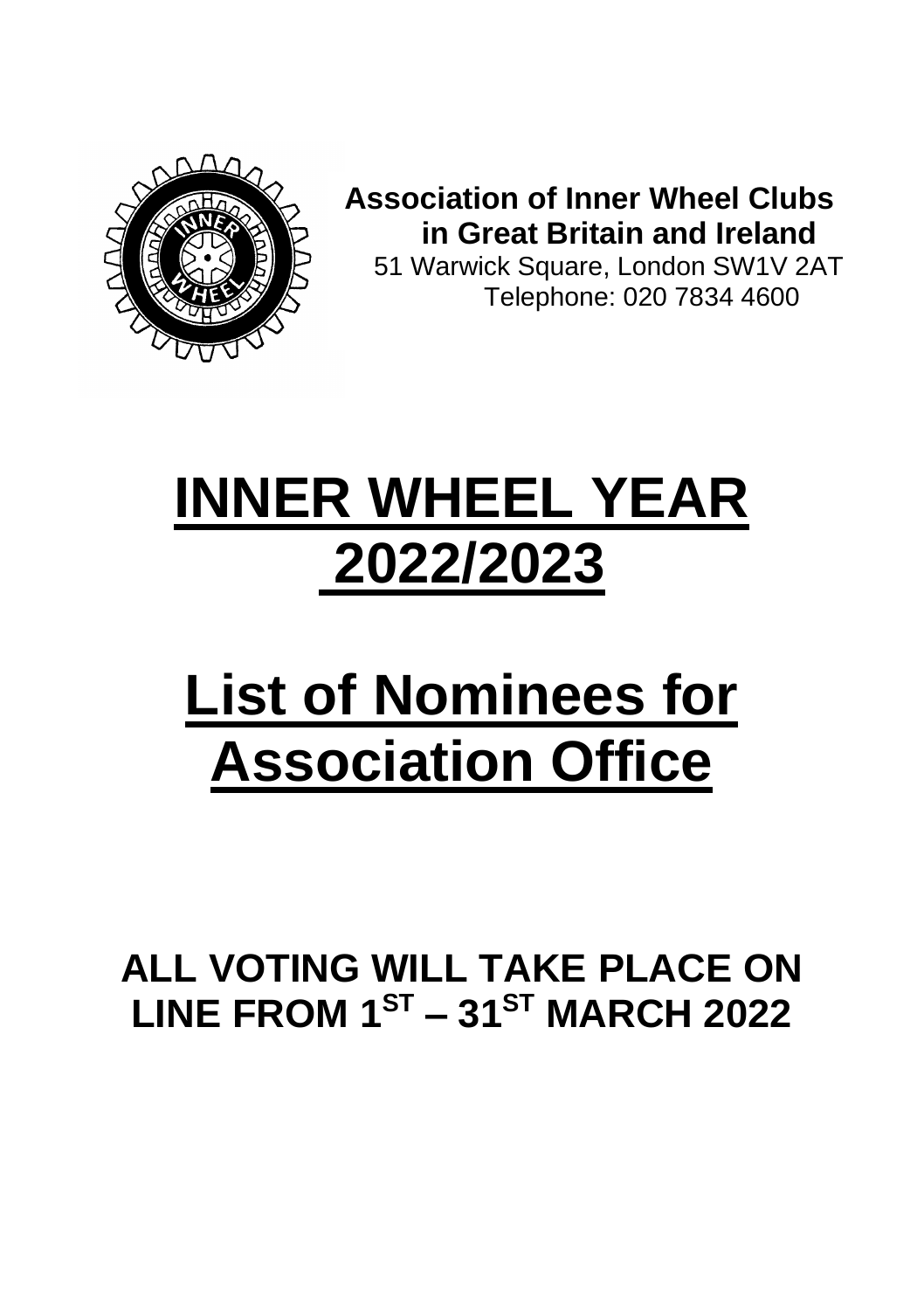# ASSOCIATION PRESIDENT 2022/2023

Name: DAVIES, Karen Club: Llandeilo District: No. 15



#### **PRESENT OFFICES:**

Association Vice President 2021/2022 (Member of the Association Executive Committee, Conference, Constitution, Finance, Publications, International Service and Membership and Development Committees)

#### **PAST OFFICES:**

Club President, 2007/08 Club Vice-President, 2006/07 Club Treasurer, 2003/06

Chairman, No. 15 District, 2013/14 1 st Vice Chairman, No. 15 District, 2012/13 Treasurer, No. 15 District, 2008/11

Member of Council, No.15 District, 2015/17 Member of the Association Finance Committee 2016/2018 Association Treasurer 2018/2021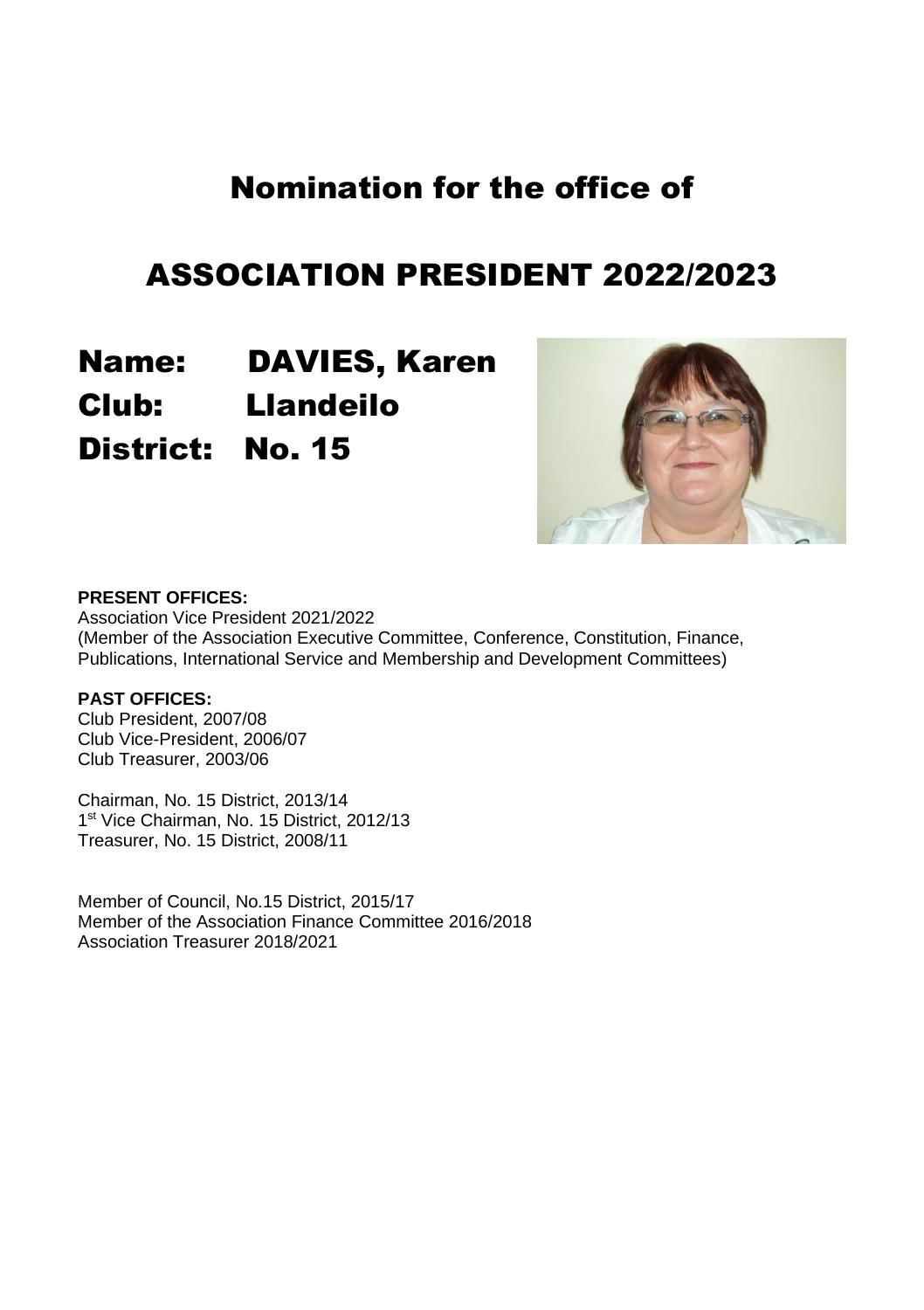### ASSOCIATION VICE PRESIDENT 2022/2023

Name: CREE, Dorothy Club: Alloway District: No. 23



#### **PRESENT OFFICES:**

Member of the Conference Committee 2021/2022 Editor, No 23 District, 2021/2022

**PAST OFFICES:** Club President, 2007/08, 2014/15

Chairman, No. 23 District, 2013/14 1 st Vice Chairman, No. 23 District, 2012/13 Editor, No. 23 District, 2009/12 Membership Officer, No. 23 District, 2014/15

Member of Council, No.23 District, 2015/17 Member, Association Publications Committee, 2016/17 Association Editor, 2017/21

Following my retirement from teaching, Inner Wheel has become a significant part of my life. Travel, music and the written word are also major interests. Yet it is Inner Wheel that has made long standing friendships and, for me, has given a quiet sense of satisfaction that I am part of an organisation which gives so much to so many people.

I have been fortunate enough to attend several Conventions and this has expanded my knowledge of Inner Wheel substantially. There is always something more to learn about our organisation and that continues to be its greatest appeal for me.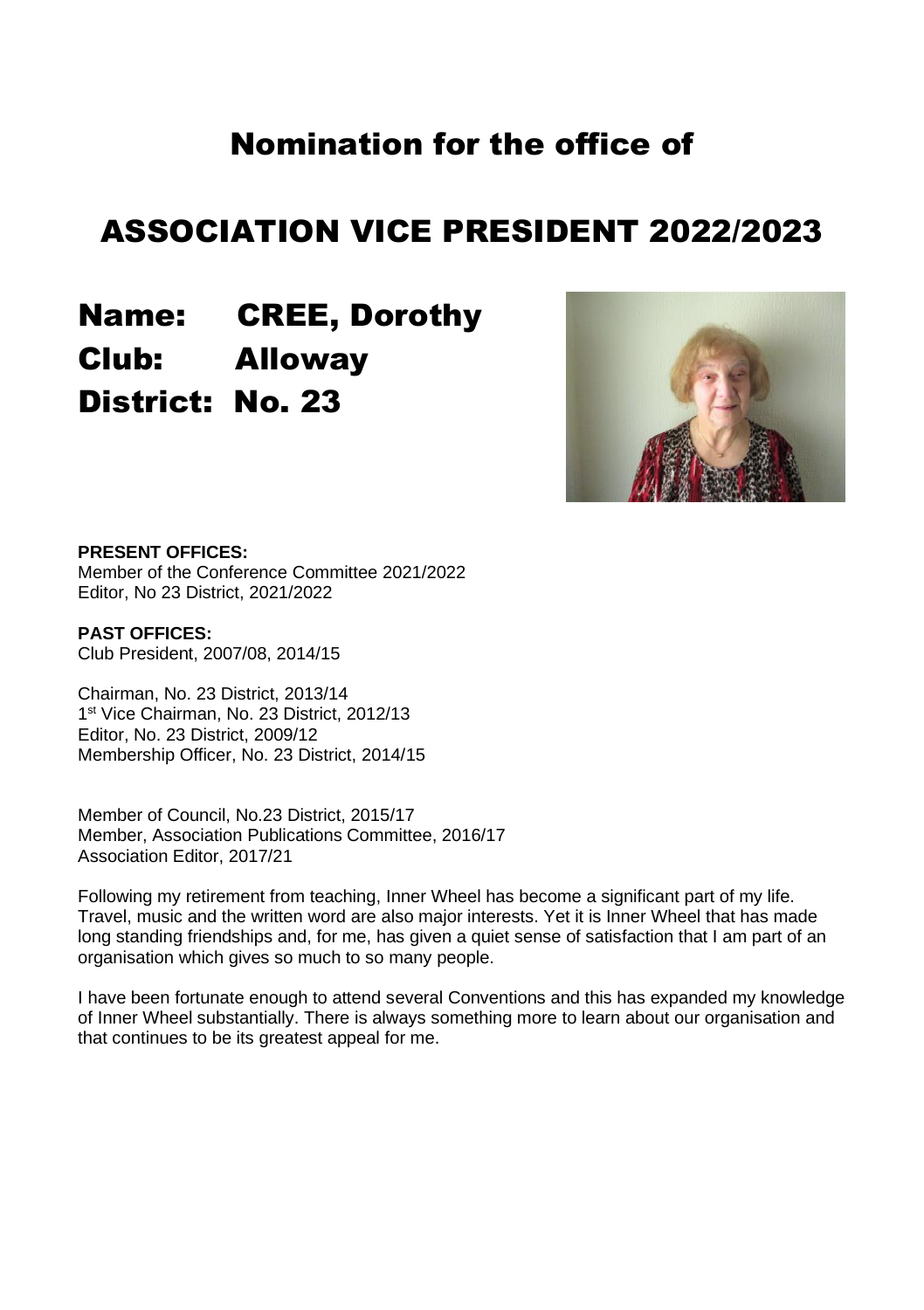# ASSOCIATION VICE PRESIDENT 2022/2023

# Name: TILSLEY, Anthea Club: Chelmsford Mildmay District: No. 24



#### **PRESENT OFFICES:**

Chairman, Association Membership and Development Committee (And member of the Association Executive Committee) 2018/22 NCVO Liaison Officer

#### **PAST OFFICES:**

Club President, 1999/2000, 2007/08 Club Vice President, 1998/1999, 2006/07 Club Correspondent, 1995/98 Club International Service Organiser, 2008/11 Club Membership Officer 2017/18

Chairman, No. 24 District, 2012/13 Acting Chairman, No. 24 District 2013/14 International Service Chairman, No. 24 District, 2009/2012 Membership Officer, No. 24 District, 2014/15

Member of Council, 2015/17 Member, Association Membership & Development Committee, 2016/18

After an enjoyable, yet demanding career, I moved from Headship into a retirement opportunity – Inner Wheel. Each role undertaken has been exciting, exacting and rewarding.

Establishing and developing a new Membership committee started with a plan about the promotion of Inner Wheel, recruitment, retention of members and rejuvenation of Clubs. We are now moving forward. Together we are discovering new ways of working, extending friendships, and using our skills to promote service.

My spare moments revolve around my close family and Chelmsford Cathedral Flower Guild.

I welcome the chance to represent Inner Wheel during its centenary year as your Association President. I know my experience, your support and friendship will equip me to lead Inner Wheel in this privileged role during our special celebratory year in 2023 -2024.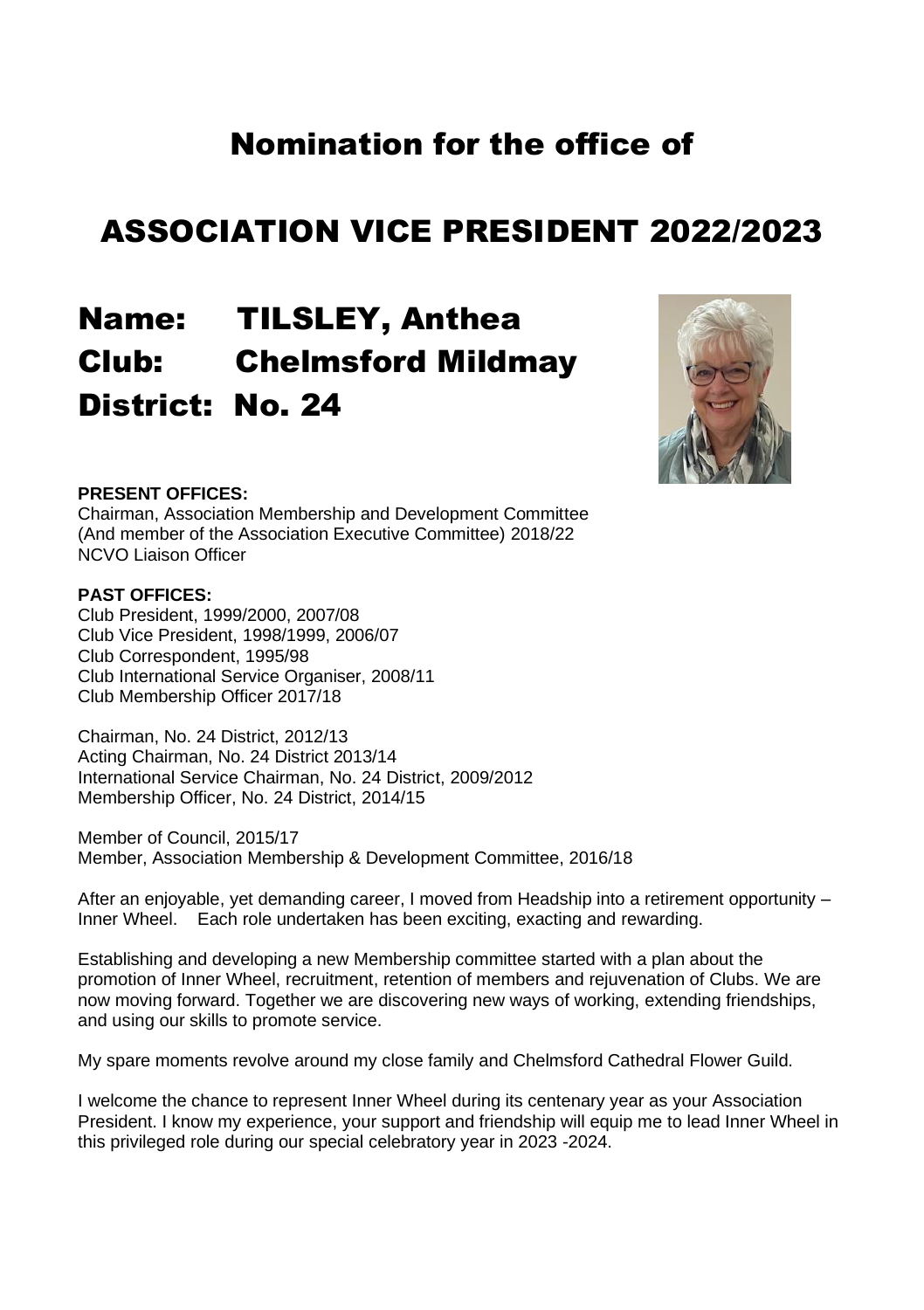# ASSOCIATION TREASURER 2022/2023

Name: SHEERIN, Heather Club: Inverness District: No. 1



#### **PRESENT OFFICES:**

Association Treasurer 2021/2022 (Member of the Association Executive Committee and Chairman of the Finance Committee)

#### **PAST OFFICES:**

Club President, 2012/13 Club Vice-President, 2011/12 Club International Service Organiser, 2019/20 Club Membership Officer, 2013/14

Chairman, No. 1 District, 2015/16 1<sup>st</sup> Vice Chairman, No. 1 District, 2014/15 Membership Officer, No. 1 District, 2016/17

Member of Council, No.1 District, 2017/19 Member of the Association Finance Committee, 2018/21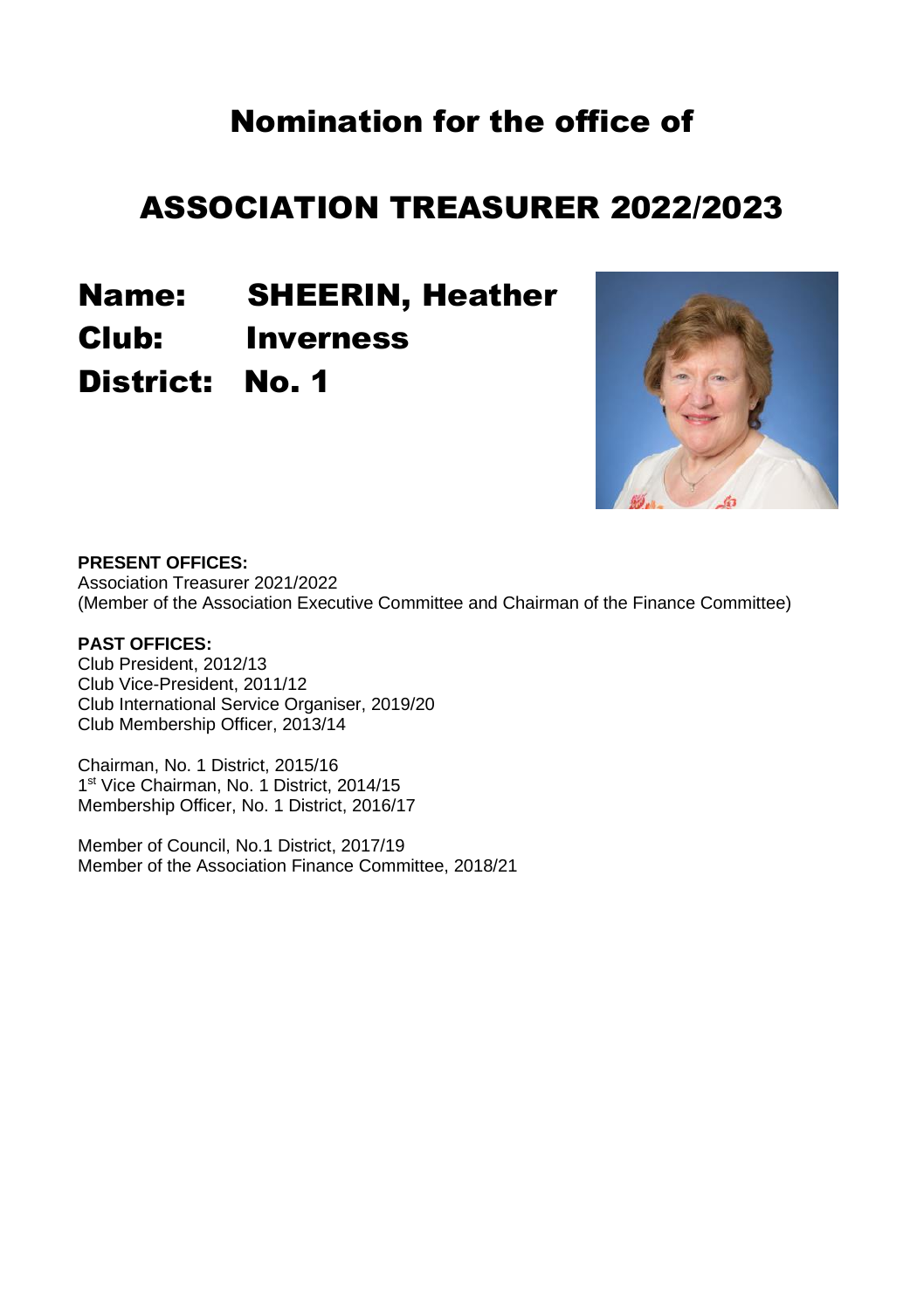# CHAIRMAN, ASSOCIATION CONSTITUTION COMMITTEE 2022/2023

Name: ANGUS, Jennifer Club: Otley Chevin District: No. 4



#### **PRESENT OFFICES:**

International Service Chairman, No.4 District 2021/22

#### **PAST OFFICES:**

Club President, 2001/02, 2011/12, 2018/19, part 2021 Club Vice-President 2000/01, 2010/11, 2017/18 Club International Service Organiser, 2020/21

Chairman, No.4 District, 2016/17 1<sup>st</sup> Vice Chairman, No 4 District, 2015/16 Membership Officer, No. 4 District, 2017/18

Member of Council, No. 4 District 2018/21 Member of the Association Constitution Committee, 2019/20

Inner Wheel is an amazing organization. It is based on friendship and personal service, following these objects make the world a better place. I have met some interesting people through Inner Wheel who have personified those ideals that I have tried to follow by serving my community in various ways, as well as volunteering for an International charity.

My interests stem mainly from my work as a teacher. I qualified as a teacher of humanities and ended up as a teacher of English in a secondary school, as well as being an Advanced Skills Teacher for Strategic Planning. The skills I developed throughout my career have helped me in my roles within Inner Wheel and my other activities.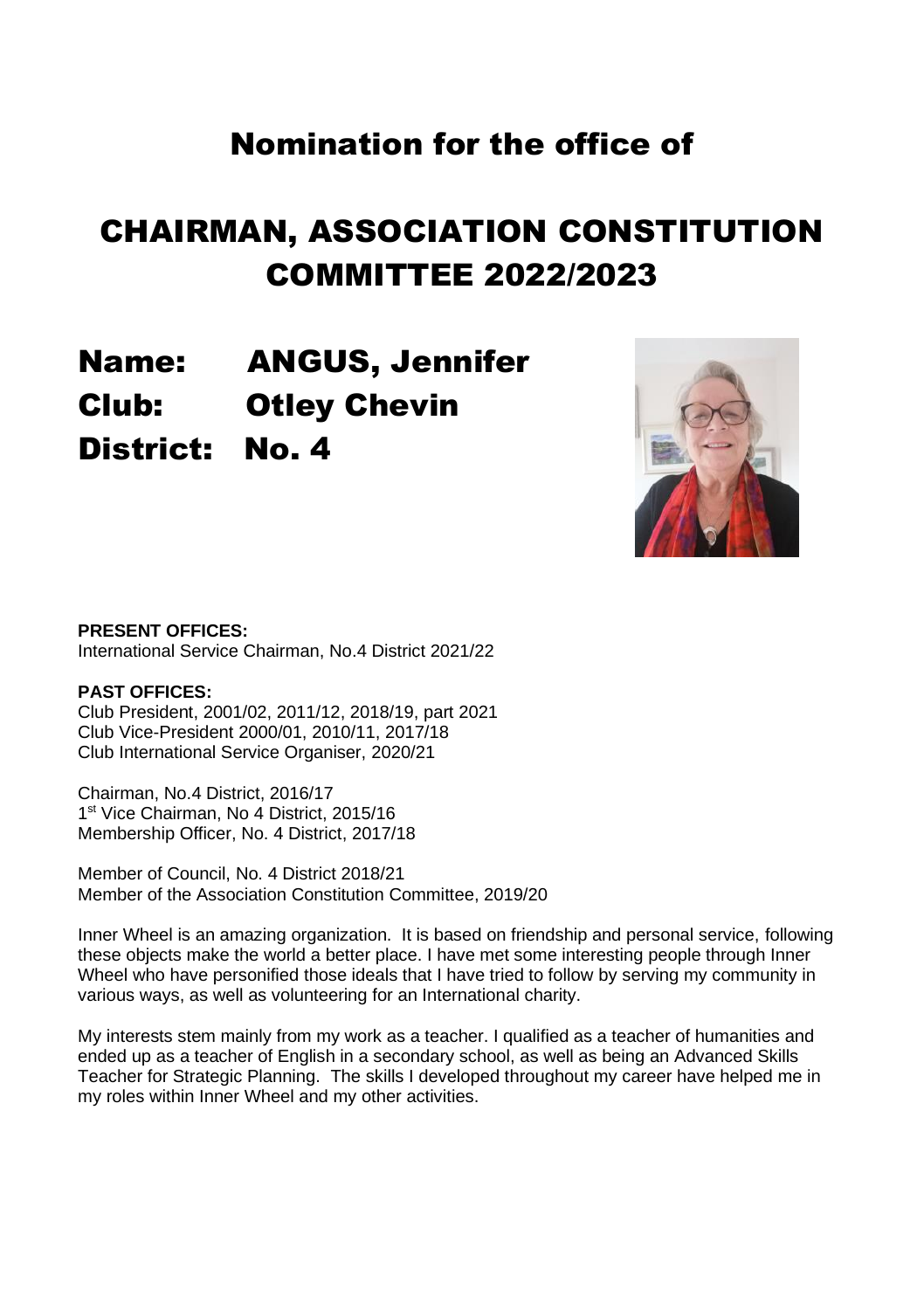# Nomination for the office of CHAIRMAN, ASSOCIATION CONSTITUTION COMMITTEE 2022/2023

Name: RUSSELL, Pat Club: Penrith District: No. 19



#### **PRESENT OFFICES:**

Member of the Association Constitution Committee 2021/22 Member of Council, No. 19 District 2019/22

#### **PAST OFFICES:**

(Horwich) Club President 1983/84 (Horwich) Clube Vice President 1982/83 (Horwich) Club Secretary 1987/1990 (Horwich) International Service Organiser 1976/79 (Horwich) Club Membership Officer 1984/85

Chairman, No. 5 District 1985/86 1 st Vice Chairman, No. 5 District 1984/85 2 nd Vice Chairman, No. 5 District 1983/84 International Service Chairman, No. 5 District 1980/83 Membership and Development, No. 5 District 1986/87

(Penrith) Club President 2015/16 (Penrith) Club Vice President 2014/15 (Penrith) Club Membership Officer 2016/17

Chairman, No. 19 District 2018/19 1 st Vice Chairman, No.19 District 2017/16 2 nd Vice Chairman, No.19 District 2013/14 Membership and Development, No.19 District 2019/21

Secretary, No.128 District 1989/93

Having been a member of Inner Wheel for quite a long number of years I have seen many changes at Club, District and Association, but, the one thing that has remained constant is the objects of Inner Wheel, and in particular to "Promote True Friendship".

During my years in Inner Wheel I am fortunate to have been given the opportunity to serve at both Club (Horwich & Penrith) and in various capacities in District 5 – District 128 - District 19. On the Association as MoC, and the Constitution Committee.

I feel proud and privileged to belong to such a wonderful organisation.

Whilst not on Inner Wheel duties, I run my own Cookery School. I am also a First Responder, Secretary of the Bob McGhie Award Charity, and I support the Milton Academy in Kenya, a school for underprivileged children.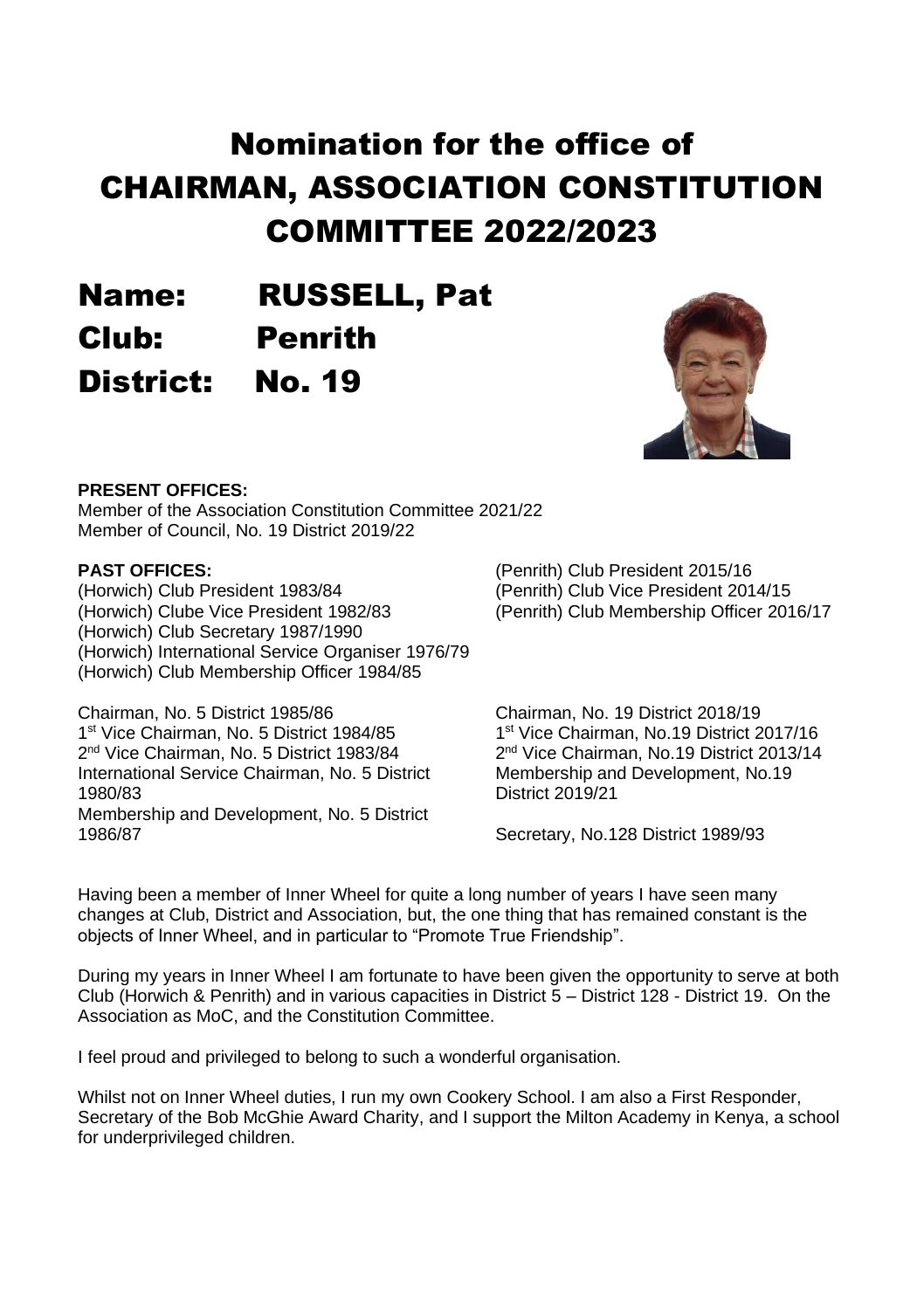# Nomination for the office of CHAIRMAN, ASSOCIATION INTERNATIONAL SERVICE COMMITTEE 2022/2023

Name: BOYES, Pam Club: Sale District: No. 5



#### **PRESENT OFFICES:**

Chairman of the International Service Committee 2021/22 (Member of the Association Executive Committee and Chairman of the International Service Committee)

#### **PAST OFFICES:**

Club President, 1994/95, 2001/02, 2006/07, 2012/13 Club Vice President, 1993/94, 2005/06, 2011/12 Club Secretary, 2000/01, 2003/06, 2013/17, 2018/21 Club Treasurer, 1986/89, 1996/99, 2007/11 Club Correspondent, 1995/96, 1999/2000

Chairman, No.5 District, 2011/12 1<sup>st</sup> Vice Chairman, No. 5 District, 2010/11 2 nd Vice Chairman, No. 5 District, 2009/10 International Service Chairman, No. 5 District, 2002/06, 2019/20 Membership Officer, No. 5 District, 2012/13

Member of Council, No. 5 District, 2017/19 Member, Association Membership & Development Committee, 2015/17 Member, Association Constitution Committee, 2018/19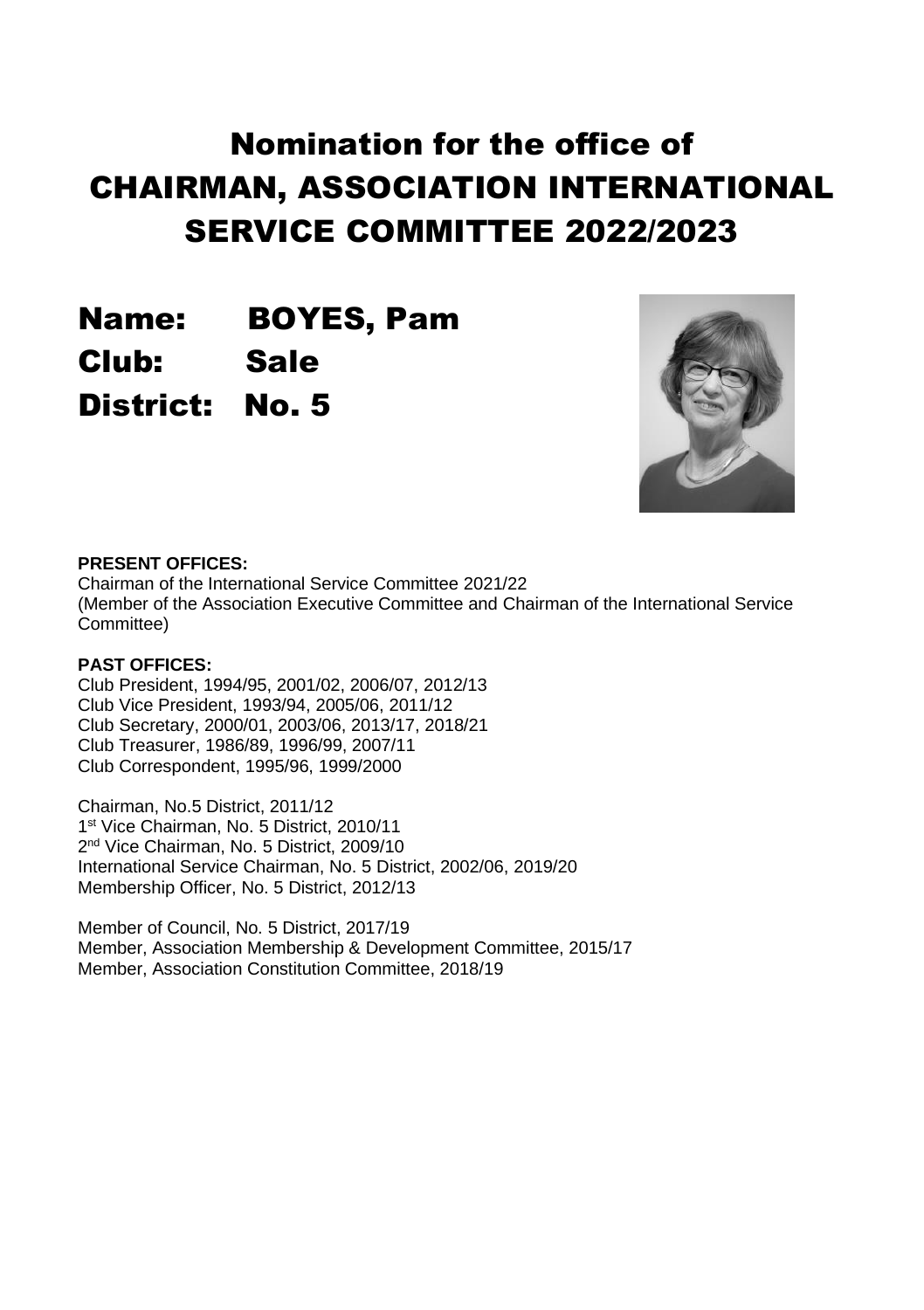# ASSOCIATION EDITOR 2022/2023

Name: WILLIAMS, Angela Club: North Wirral District: No. 18



#### **PRESENT OFFICES:**

Association Editor 2021/2022 (Member of the Association Executive Committee and Chairman of the Publications Committee) Secretary, No. 18 District 2021/22

#### **PAST OFFICES:**

Club President, 2010/11, 2012/13 Club Secretary, 2016/19 Club Correspondent, 2015/18

Chairman, No. 18 District, 2013/14 Treasurer, No. 18 District, 2010/13 Membership Officer, No. 18 District,2014/16

Member of Council, No.18 District, 2016/18 Association Publications Committee, 2017/18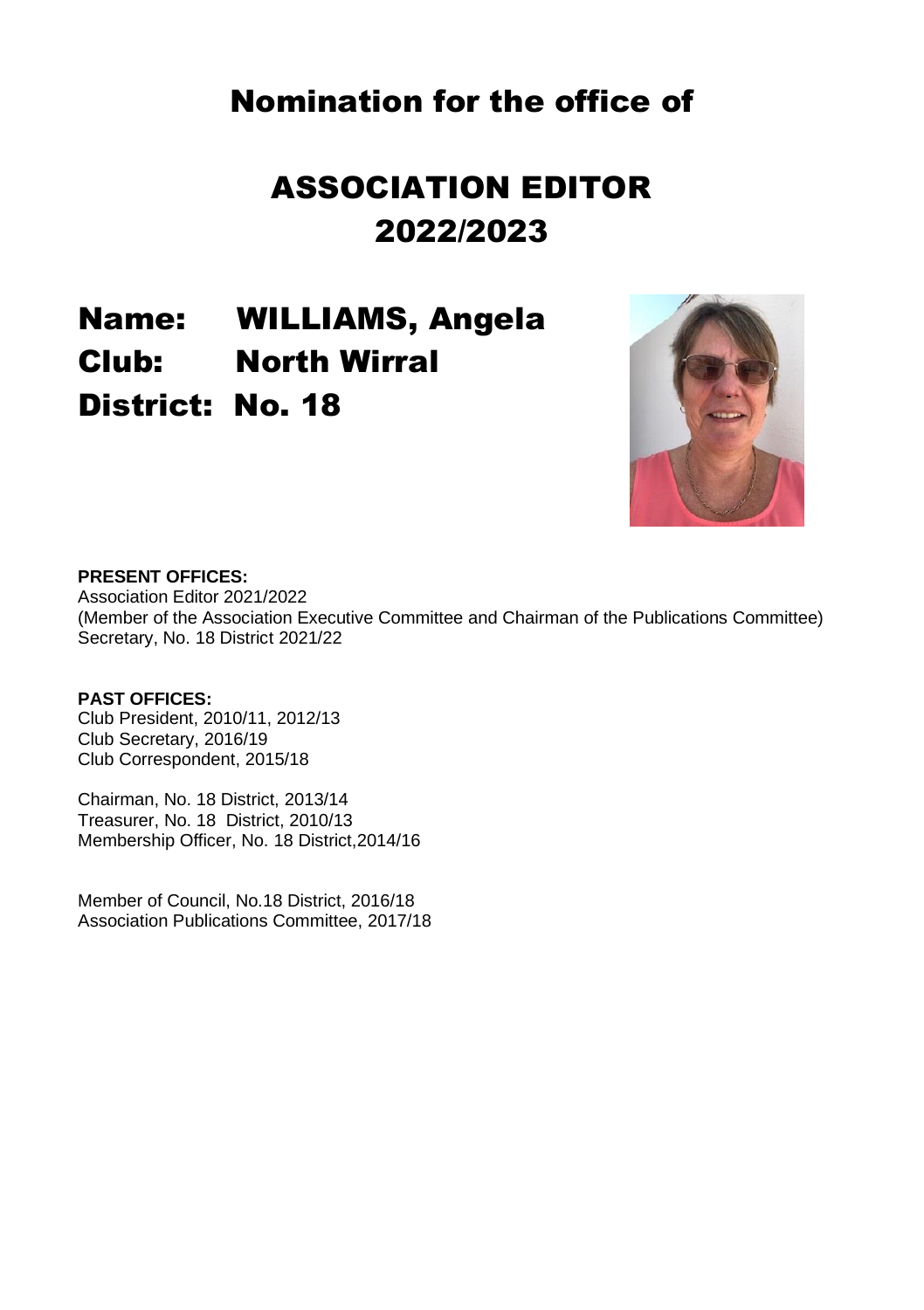# CHAIRMAN, MEMBERSHIP & DEVELOPMENT COMMITTEE 2022/2023

Name: vacant Club: District:

**PRESENT OFFICES:**

**PAST OFFICES:**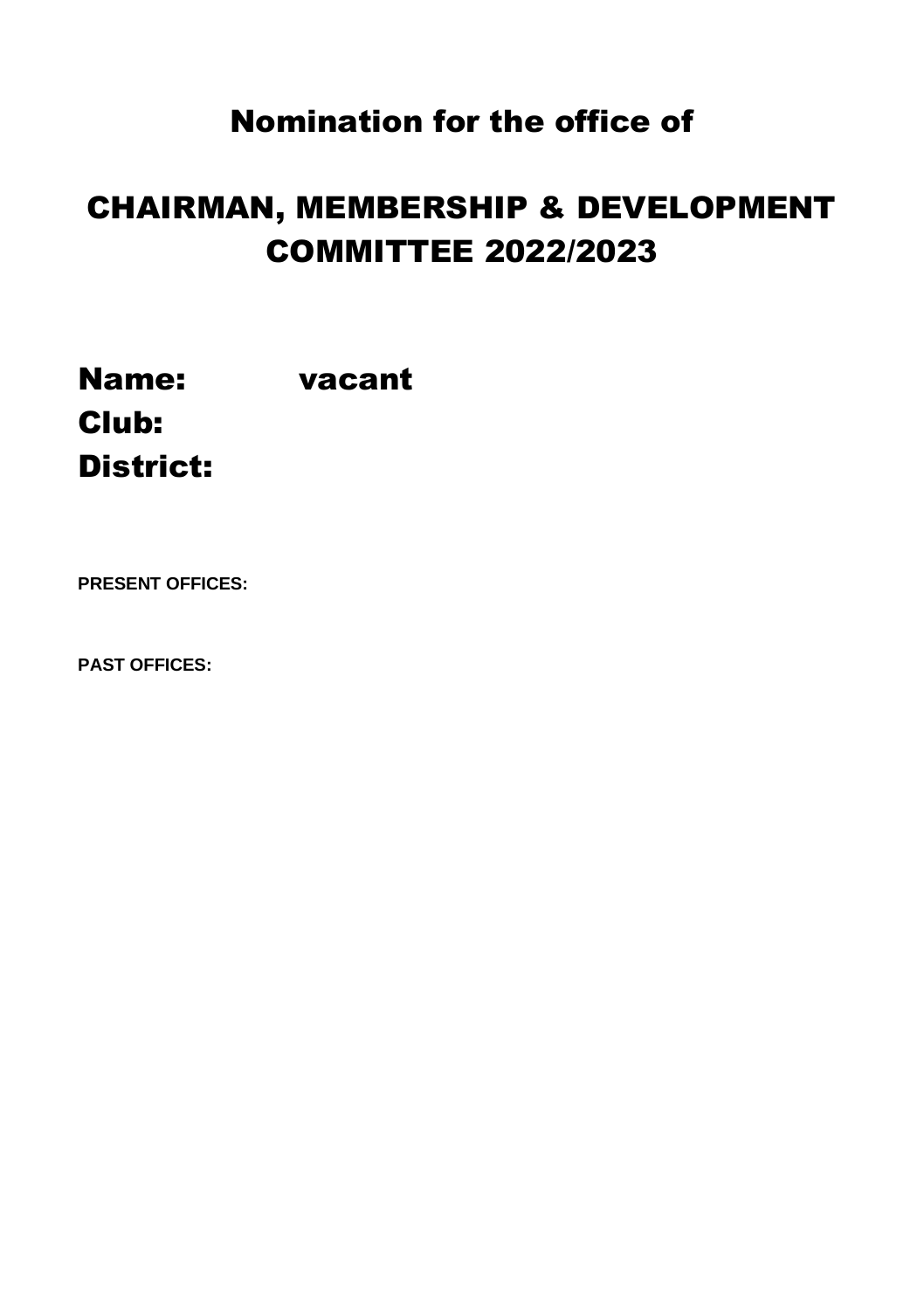### NATIONAL REPRESENTATIVE 2022/2023

Name: ROBERTS, Betty Club: Braintree & Bocking

District: No. 24



#### **PRESENT OFFICES:**

Association President 2021/2022 (Member of Association Executive Committee, Conference, Constitution, Finance, Publications, International Service and Membership & Development Committees)

#### **PAST OFFICES:**

(Harlow) Club President, 1991/92 (Harlow) Club Vice-President, 1990/91 (Braintree & Bocking) Club President, 2002/03, 2007/08, 2008/09 (Braintree & Bocking) Club Vice-President, 2001/02, 2011/12 (Braintree & Bocking) Club Secretary, 2003/06, 2011/12 (Braintree & Bocking) Club Treasurer, 2010/11 (Braintree & Bocking) Club Correspondent, 2005/06, 2009/12

Chairman, No. 24 District, 2006/07 1 st Vice Chairman, No. 24 District, 2005/06 2 nd Vice Chairman, No. 24 District, 2004/05 Membership Officer, No.24 District, 2007/08 Membership Officer, No. 24 District,2018/2019

Member of Council, No. 24 District, 2009/12 Member, Association Constitution Committee, 2013/15

Chairman, Association Constitution Committee 2015/18